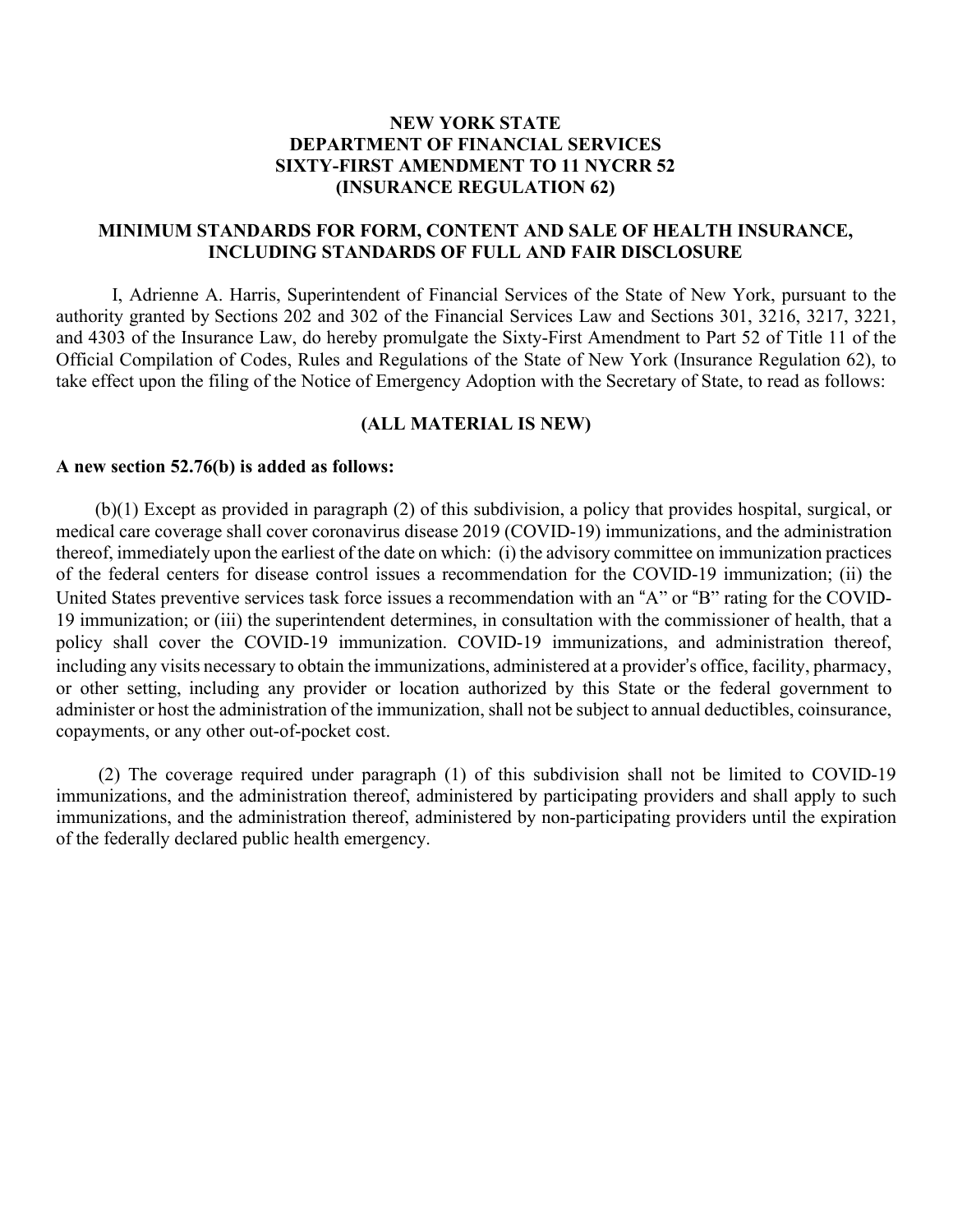## Statement of the Reasons for the Emergency Measure Sixty-First Amendment to 11 NYCRR 52 (Insurance Regulation 62)

 of New Yorkers who have completed the COVID-19 vaccine series is approximately 75%. That means that approximately 25% of New Yorkers—almost 5 million people—have not completed the COVID-19 vaccination series. New York State has made incredible progress in the fight against COVID-19. The percent

 against COVID-19 can lower your risk of getting and spreading the virus that causes COVID-19. Vaccines can also help prevent serious illness and death." Furthermore, the CDC states that "even as the vaccine's ability to prevent infection decreases with time, COVID-19 vaccination continues to reduce the risk of hospitalization and death when people become infected with COVID-19." The Center for Disease Control and Prevention ("CDC") states that "Getting vaccinated

 the administration thereof, including any visits necessary to obtain the immunization, so that there are no barriers for New Yorkers to expeditiously obtain the immunizations. It is therefore essential that New Yorkers have coverage for COVID-19 immunizations and

 issue a policy or contract that provides hospital, surgical, or medical care coverage, excluding grandfathered health plans, to provide coverage, with no cost-sharing, of COVID-19 immunizations and the administration thereof immediately upon the earliest of the date on which: (1) the Centers for Disease Control and Prevention's Advisory Committee on Immunization Practices issues a recommendation for the COVID-19 immunization; (2) the United States Preventive Services Taskforce issues a recommendation with an "A" or "B" rating for the COVID- 19 immunization; or (3) the Superintendent of Financial Services ("Superintendent") determines, in consultation with the Commissioner of Health, that a policy or contract must cover the COVID-This amendment requires authorized insurers and health maintenance organizations that 19 immunization.

 Given the public health implications of COVID-19, it is essential that there are no barriers to New Yorkers accessing COVID-19 immunizations. Failure to ensure coverage of COVID-19 immunizations and the administration thereof could jeopardize the health and safety of the people of New York. Accordingly, it is imperative that this amendment be promulgated on an emergency basis for the preservation of the public health.

ad ft

 Adrienne A. Harris Superintendent of Financial Services

Date: March 16, 2022